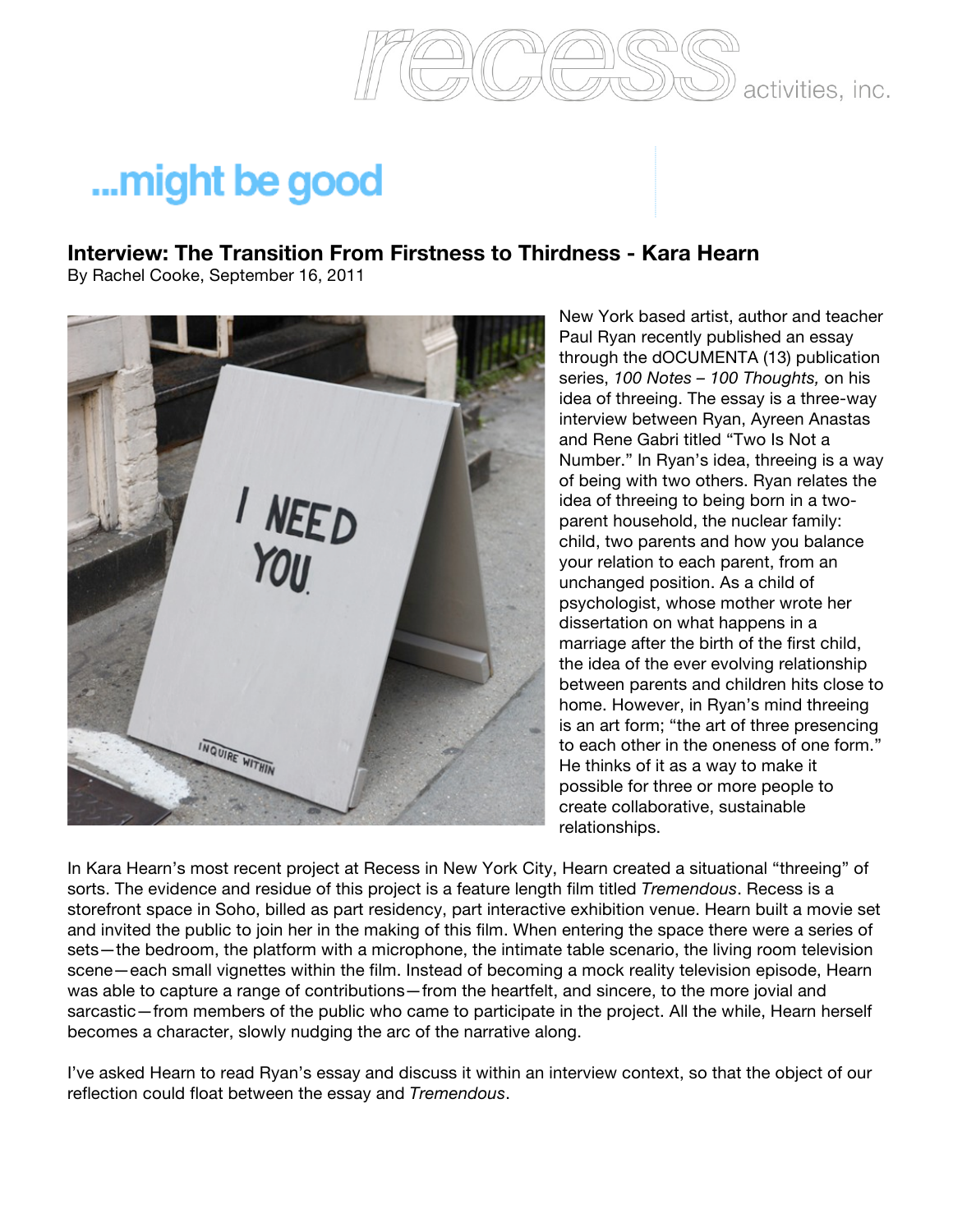

Rachel Cook [RC]: Do you think there is some truth to what Ryan is saying when he breaks down the roles of firstness, secondness and thirdness, and did you see some of these relationships play out/instigate them yourself while working on *Tremendous*?

Just for reference, here is Ryan's breakdown:

- \* Firstness: Spontaneous, fresh
- \* Secondness: Role of the other
- \* Thirdness: Mediate between firstness and secondness

Kara Hearn [KH]: Definitely. I like Ryan's idea of threeing because it's a way to explain a dynamic that entered into *Tremendous* again and again. I was initially concerned that visitors would feel confronted by the project and pressured to participate. As a shy person wary of participatory projects myself, I wanted to create a feeling of freedom by giving people a lot of options for entering or not entering the work. I made an intake form that visitors could sit and read in the "waiting room" set to give them a sense of the scope and tone of the project along with a number of ways to participate. I think this was an intuitive way of building a thirdness into the relationship that would maintain a feeling of balance and act as a buffer between my goals for the project (firstness) and the visitor's desire to contribute or not (secondness).

A similar but less intentional dynamic entered the project when we were actually shooting. I could not believe how intimate and vulnerable total strangers were willing to be with me only moments after we had met. It felt like something quite magical and a little discomforting when it was happening, but to use Ryan's language, it was perhaps, "the art of three presencing to each other in the oneness of one form." My willingess to be present and create a stage (firstness), and the participant's willingness to be present and to be on that stage (secondness), was completed and balanced out by the camera (thirdness) which acted as a buffer, a mediator, a witness and as proof of something bigger to come that we would all be a part of: the final video—which might be considered the "one form" that we're "presencing" ourselves to in this case.

I was so enamored with this dynamic that I used it as the structure for the final edited video. There isn't anything resembling a traditional narrative in *Tremendous,* but there is a quiet subtext that someone behind the camera has facilitated a series of moments that rise and fall about her and about the audience by extension.

RC: I couldn't agree more. While I was never able to participate in the filming aspect of the project or see the installation myself, I still get a sense of how the space was laid out and feel present as a viewer within the situations that the people play out in front of the camera. What I think is interesting is when you talk about how "this structure" (which I am taking as the three-part structure of camera, you, visitor) inspired some of the editing process. Maybe you can reveal a bit more about how that operated?

KH: My touchstone throughout the project was a dream I'd had about being overcome and killed by a tidal wave. It made sense to overwhelm, not only in terms of the content of the video, but in the process of making the thing as well. I had no idea what material I would have to work with in the end, but I knew I wanted to fashion something like a narrative movie out of the mountain of footage I'd compiled. Because I had so many participants doing so many different things, the only constants from scene to scene were the sets, the camera, the project and me. I decided to have the line start there. I thought it would be interesting to have a protagonist who is barely there but always present behind the camera or at the edges of the frame. I hoped it would create the odd effect of being lost in a narrative without having anything to grab onto, besides the moment at hand.